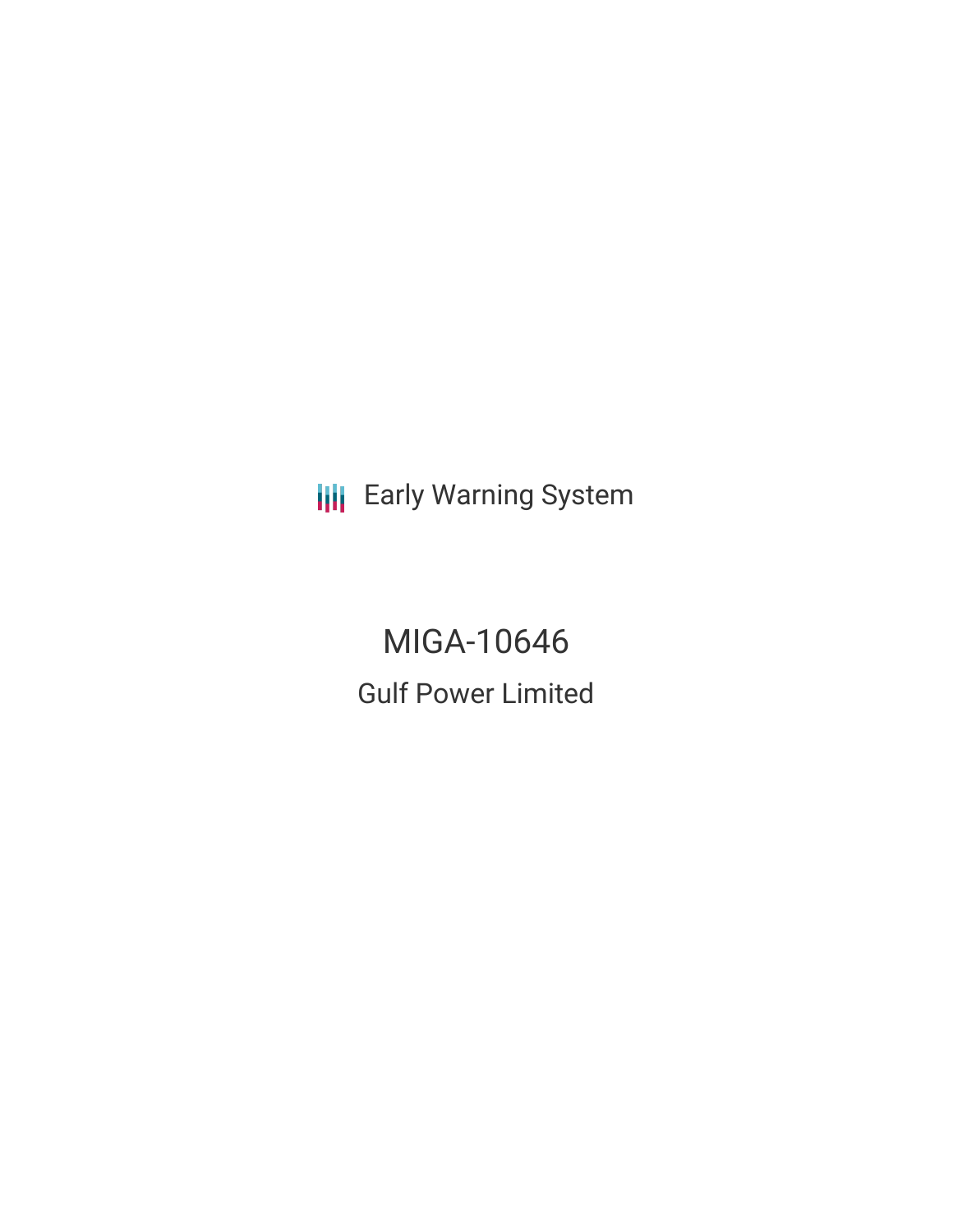

## **Quick Facts**

| <b>Countries</b>                | Kenya                                                                                   |  |  |  |  |
|---------------------------------|-----------------------------------------------------------------------------------------|--|--|--|--|
| <b>Financial Institutions</b>   | Multilateral Investment Guarantee Agency (MIGA)                                         |  |  |  |  |
| <b>Status</b>                   | Approved                                                                                |  |  |  |  |
| <b>Bank Risk Rating</b>         | A                                                                                       |  |  |  |  |
| <b>Voting Date</b>              | 2014-04-29                                                                              |  |  |  |  |
| <b>Borrower</b>                 | <b>Standard Bank</b>                                                                    |  |  |  |  |
| <b>Sectors</b>                  | Energy                                                                                  |  |  |  |  |
| <b>Potential Rights Impacts</b> | Healthy Environment, Labor & Livelihood, Right to Food, Right to Health, Right to Water |  |  |  |  |
| Investment Type(s)              | Guarantee                                                                               |  |  |  |  |
| <b>Investment Amount (USD)</b>  | $$43.70$ million                                                                        |  |  |  |  |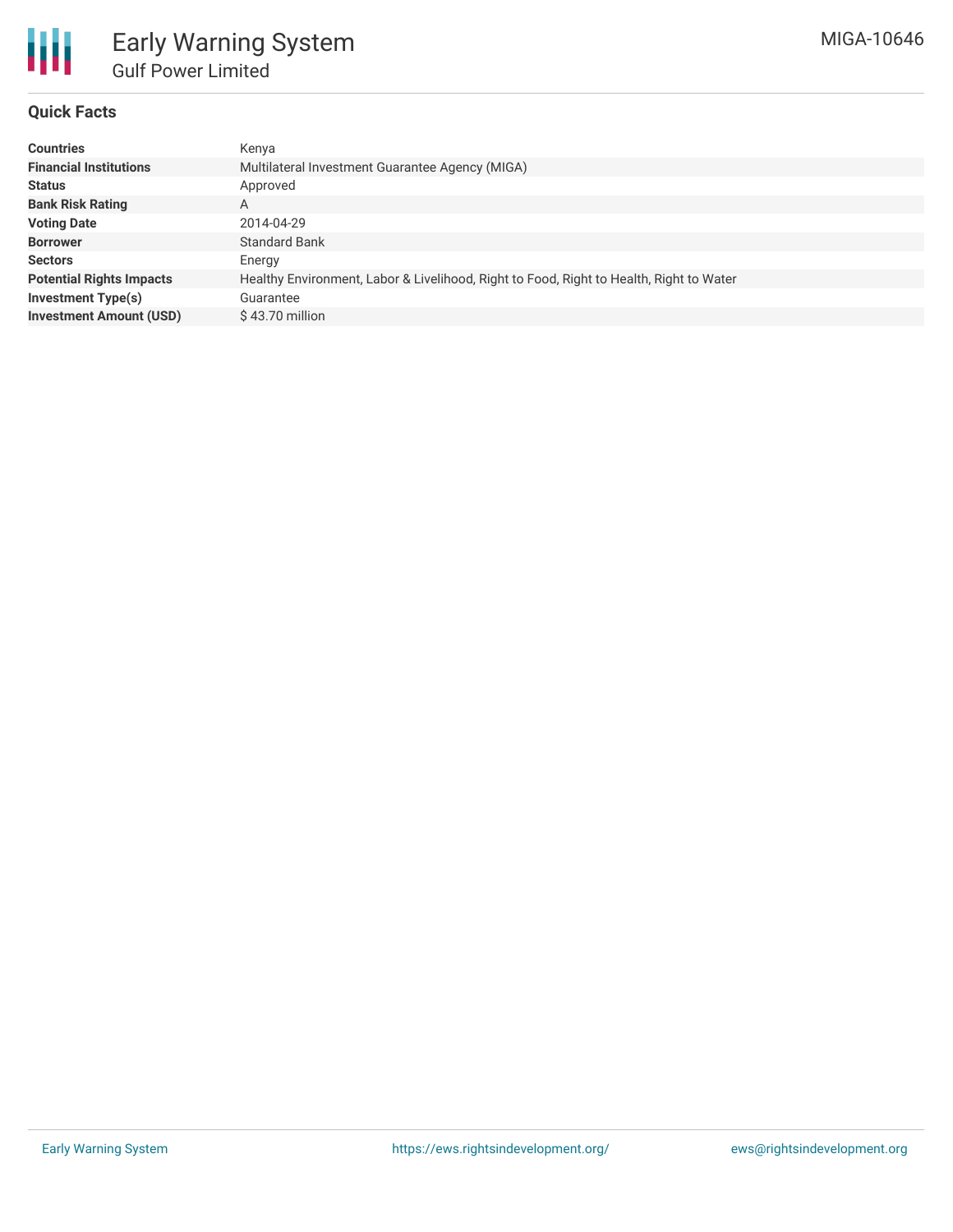

# **Project Description**

In 2009, Kenya Power and Lighting Company, the national transmission and distribution company of Kenya, invited bids for the design, financing, supply, erection, commissioning, operation, and maintenance of three new 60 to 80 megawatt mediumspeed diesel electricity generating plants, which are to be located in the Athi River region, approximately 20 kilometers from Nairobi. Gulf Energy Limited won the bid to build one of the plants, a greenfield (i.e. built on land never developed) 80 megawatt heavy fuel oil diesel power plant, with a 66 kv interconnector and backup-metering equipment on a 20 year buildown-and-operate basis, along the Nairobi-Mombasa highway in the Athi River area of Mavoko Municipality, Kenya. The project will have a 20 year power purchase agreement with Kenya Power and Lighting.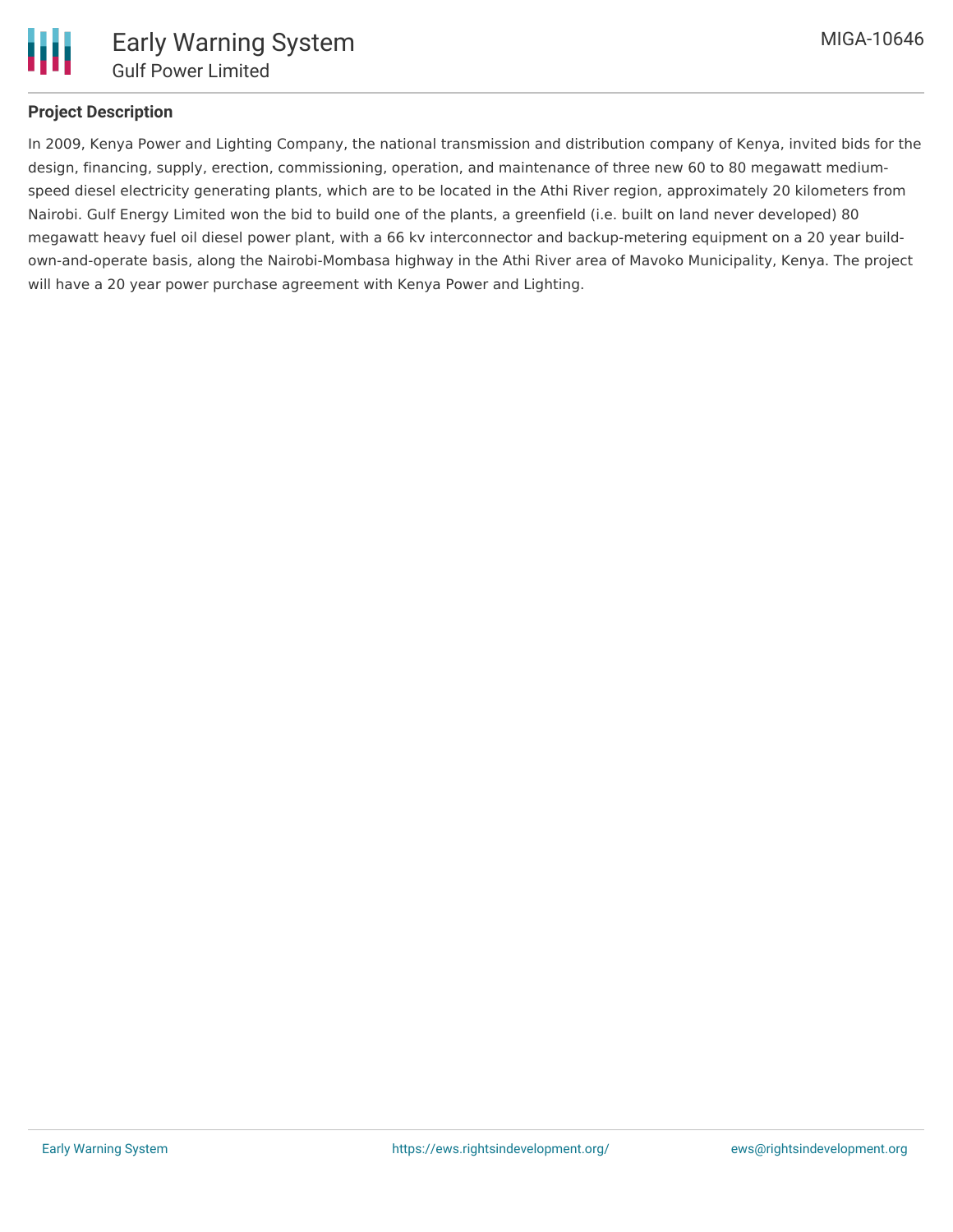# **Early Warning System Project Analysis**

# **RISK CATEGORIZATION**

The project is a category "A" under MIGA's Policy on Environmental and Social Sustainability. MIGA's categorization is based on an environmental and social impact assessment undertaken by the IFC in 2011. The Board approved IFC funding for the Project in October 2012, and the IFC invested in December 2013. The IFC undertook a pre-investment appraisal mission in November 2013, which confirmed that the 2011 environmental and social impact assessment is still valid as construction has not yet started, environmental and social conditions at the site are consistent with those presented in 2011, and the design of the project has not materially changed. MIGA's assessment of the applicable and social environmental standards is therefore based on the IFC environmental and social impact assessment.

## **APPLICABLE SOCIAL AND ENVIRONMENTAL STANDARDS**

- PS1 Social and Environmental Assessment and Management Systems
- PS2 Labor and Working Conditions
- PS3 Pollution Prevention and Abatement
- PS4 Community Health Safety and Security
- PS8 Cultural Heritage

IFC documentation states that "[t]he key environmental and social impacts include air quality, noise, occupational health and safety, community health and safety, traffic management, hazardous material and waste management, and access to water during both construction and operation." Key pollution issues of concern for construction and operation phases include: air quality (emissions and dust), noise, soil erosion, water supply, hazardous and non-hazardous waste management, workers' accommodation effluent management, solid waste management, drainage and storm water runoff, as well as impact on water quality of Athi river.

IFC documentation states that PS5 (Land Acquisition and Involuntary Resettlement) is not applicable because the Project site land was acquired through a lease agreement with a private owner and no economic or physical resettlement took place. There are currently no economic activities undertaken on the site, however the IFC environmental impact assessment notes traces of pastoralists' cattle routes bordering the site that may have to be rerouted.

Additionally, IFC documentation states that PS6 (Biodiversity Conservation and Sustainable Natural Resource Management) is not applicable because the site is located in a degraded habitat mainly surrounded with commercial and industrial activities as well as the Nairobi-Mombasa highway and a residential development. IFC states that the site is in a semi-arid area which is not optimal for agricultural use due to generally low water content and low natural fertility.

Lastly, IFC documentation states that PS7 (Indigenous Peoples) is not applicable as the site is located in an urban area, and no indigenous peoples were sighted in the area during the environmental impact assessment.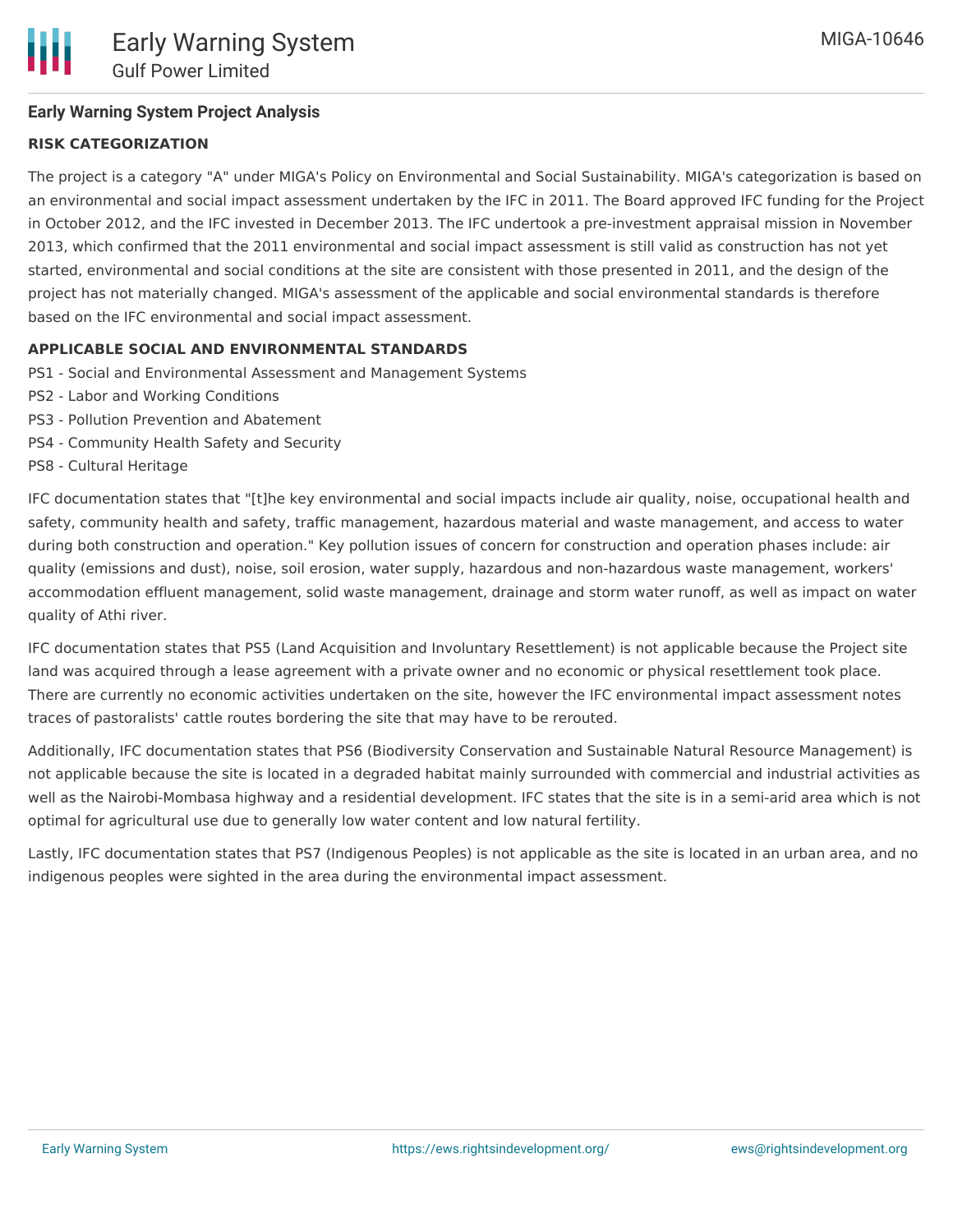## **People Affected By This Project**

## **ENVIRONMENTAL AND HUMAN RIGHTS RISK ASSESSMENT**

#### **LABOR RIGHTS**

IFC documentation stated that the power plant is expected to generate about 100 jobs during the construction phase of the project while another 28 jobs will be created during the operational phase. However, the IFC notes that "[g]iven the high skills generally required for construction and operation of thermal power plants, the number of jobs created at the local community level may be limited. This is likely to lead to discontent in communities if it is perceived that preferential treatment is given to 'outsiders' both in terms of procurement and jobs. Corruption and nepotism could exacerbate this impact."

The following questions may be relevant in determining whether you or your community has suffered a violation of labour rights due to the construction or operation of Gulf Power's heavy fuel oil power plant:

- Are working conditions in this industry safe and healthy?
- What opportunities (legal or other) are available if you consider that your working conditions are not just and favorable?
- Are your wages in connection with the project sufficient to meet your basic needs and those of your family?

#### **RIGHT TO WATER**

According to the United Nations Development Assistance Framework for Kenya in 2009-2013, water resources are increasingly being threatened by pollution, degraded catchments and over-exploitation. In most informal settlements, there are very limited facilities for excreta disposal and, due to overcrowding, there is no space for garbage disposal, resulting in poor sanitation. The influx of workers during construction may exceed the capacity of the local area in terms of waste disposal, and result in unsanitary conditions.

According to IFC project documentation, during the construction phase of the power plant, fugitive spills from construction plant and equipment related operations could potentially enter the sub-surface through interstitial spaces and or weathered zones within a rock. These types of spills could potentially impact the perched aquifer. Additionally, the use of construction equipment (excavators, trucks, etc.) poses a risk for leaks of oils and lubricants which could potentially contaminate surface water. Such contamination would threaten an already vulnerable water supply, and result in health risks to employees and any local populations.

The following questions may be relevant in determining whether you or your community has suffered a violation of the right to water due to the construction or operation of Gulf Power's heavy fuel oil power plant:

- Do you have access to water that is safe, affordable and available in sufficient quantity?
- Do you have reasons to believe that your access to water could change as a result of the planned investment project?
- What opportunities (legal or other) are available if you feel that your right to water has been affected?

#### **RIGHT TO HEALTH**

According to the United Nations Development Assistance Framework for Kenya in 2009-2013,the population in Kenya is characterized by high mortality rates, low and declining life expectancy, increasing fertility rates, high infant mortality and death rates, and declining population growth rates due to poor health and the AIDS pandemic.

IFC documentation acknowledges that a range of wastes will be generated during the operational phase of the project including domestic waste generated by operational and security personnel, used oil, tank sludge and replacement of components of the power plant infrastructure. Any unmanaged hazardous waste in the form of contaminated water and soil and redundant electronic equipment and computers will pose significant pollution and health risks to an already vulnerable population of employees and any local communities.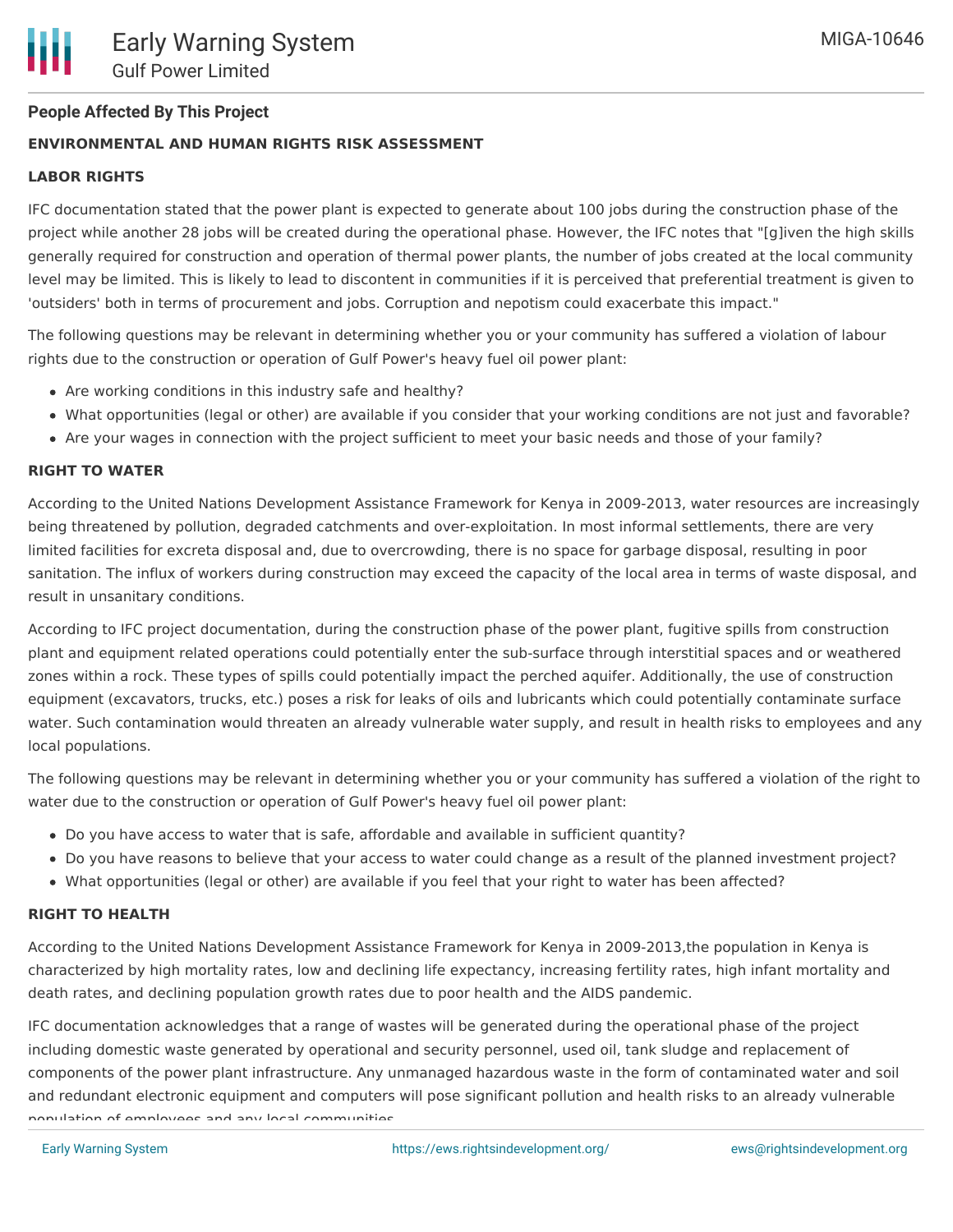## **Investment Description**

Multilateral Investment Guarantee Agency (MIGA)

The investment is a MIGA guarantee of \$31.9 million (\$43.7 million) for a period of up to 20 years against the risk of war and civil disturbance from the Standard Bank of South Africa to Gulf Power Limited in Kenya.

The MIGA guarantee is against the risk of war and civil disturbance protects against loss from, damage to, or the destruction or disappearance of, tangible assets of the business or the total inability to conduct operations essential to a project's overall financial viability that may be caused by politically motivated acts of war or civil disturbance in the country, including revolution, insurrection, coups d'état, sabotage, and terrorism.

For tangible asset losses, MIGA would pay the investor's share of the lesser of the replacement cost and the cost of repair of the damaged or lost assets, or the book value of such assets if they are neither being replaced nor repaired.

For total business interruption that results from a covered war and civil disturbance event, compensation would be based, in the case of equity investments, on the net book value of the insured investment or, in the case of loans, the insured portion of the principal and interest payment in default.

This coverage encompasses not only violence in the host country directed against a host country government, but also against foreign governments or foreign investments, including the investor's government or nationality.

Temporary business interruption may also be included upon a request from the investor and would cover a temporary but complete cessation of operations due to loss of assets or unreasonably hazardous conditions in the host country, which result in a temporary abandonment or denial of use. For short-term business interruption, MIGA would pay unavoidable continuing expenses and extraordinary expenses associated with the restart of operations and lost business income or, in the case of loans, missed payments.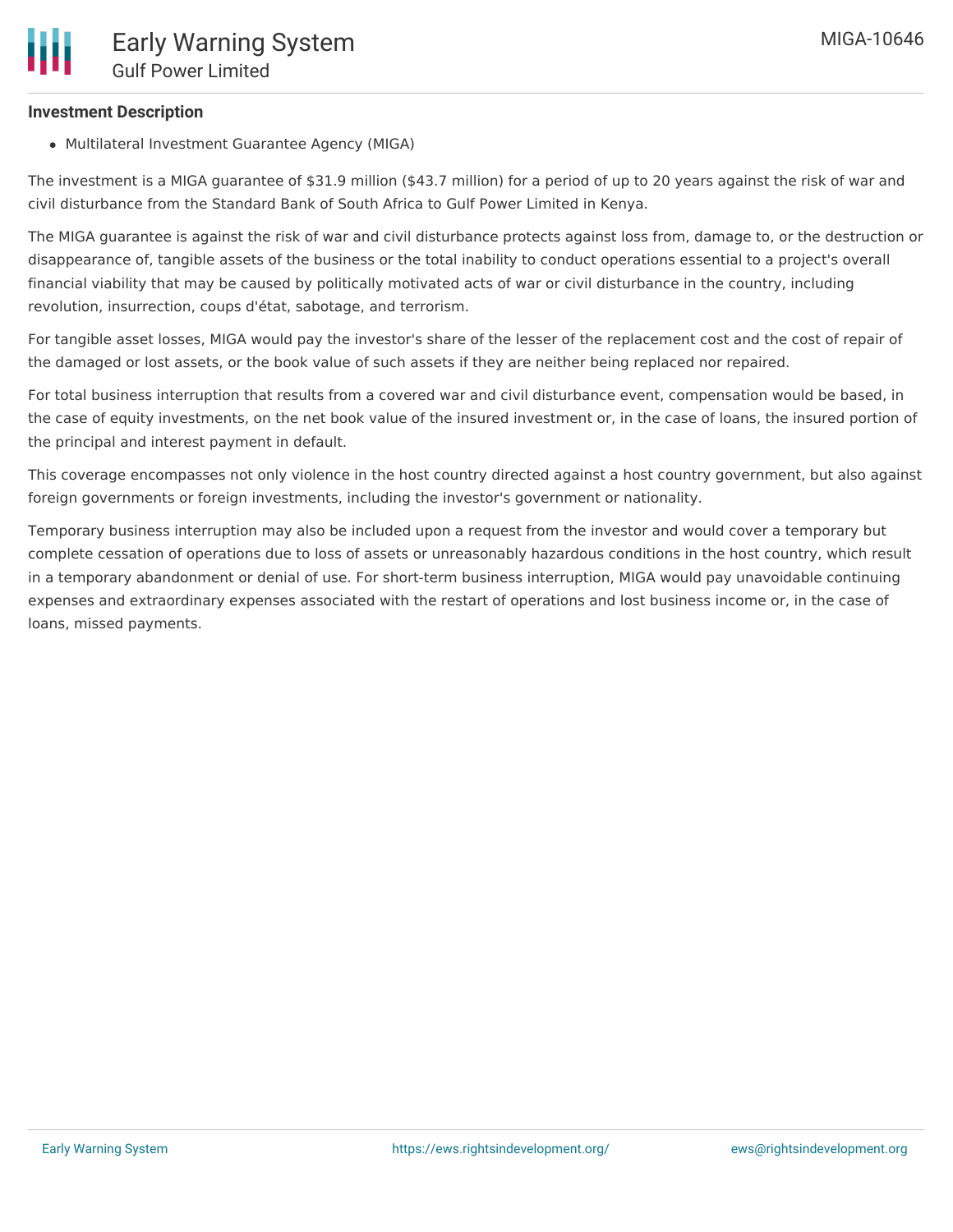

# **Private Actors Description**

The developer of the Project is Gulf Power Limited (the "Company"), a special purpose company incorporated in Kenya by a consortium of Kenyan investors with a view to enter the power generation business in Kenya.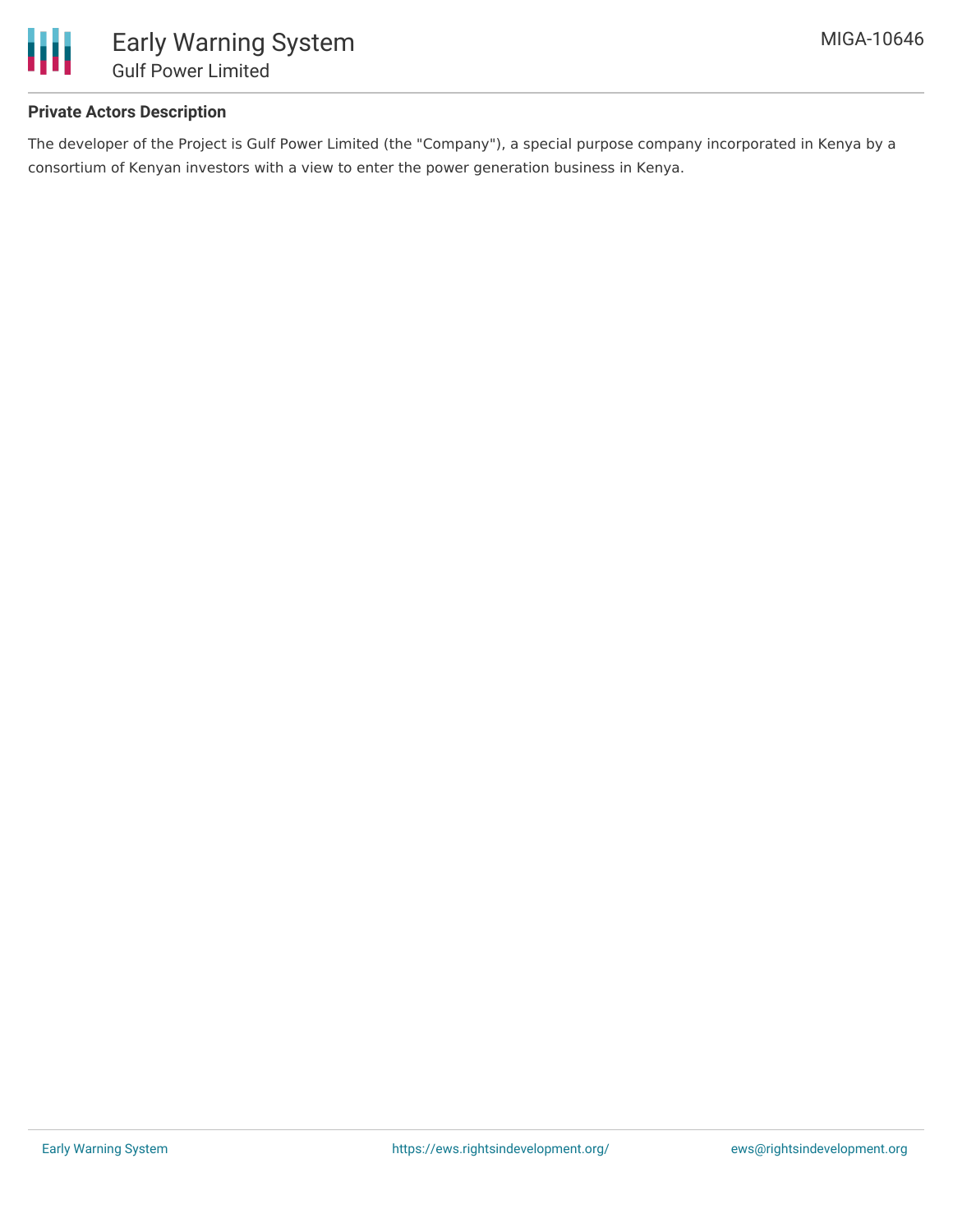

# Early Warning System Gulf Power Limited

| <b>Private Actor 1</b>   | <b>Private Actor</b><br>1 Role | <b>Private Actor</b><br>l Sector | <b>Relation</b>          | <b>Private Actor 2</b>                       | <b>Private Actor</b><br>2 Role | <b>Private Actor</b><br>2 Sector |
|--------------------------|--------------------------------|----------------------------------|--------------------------|----------------------------------------------|--------------------------------|----------------------------------|
| $\overline{\phantom{0}}$ | $\overline{\phantom{a}}$       | $\overline{\phantom{0}}$         | -                        | <b>Gulf Power Company</b>                    | Contractor                     | $\overline{\phantom{a}}$         |
| $\overline{\phantom{0}}$ | $\overline{\phantom{0}}$       | $\overline{\phantom{0}}$         | $\overline{\phantom{a}}$ | Standard Bank of South Africa Limited        | Client                         | -                                |
| $\overline{\phantom{0}}$ | $\overline{\phantom{0}}$       | $\overline{\phantom{0}}$         | $-$                      | The Kenya Power and Lighting Company Limited | Contractor                     | $\,$                             |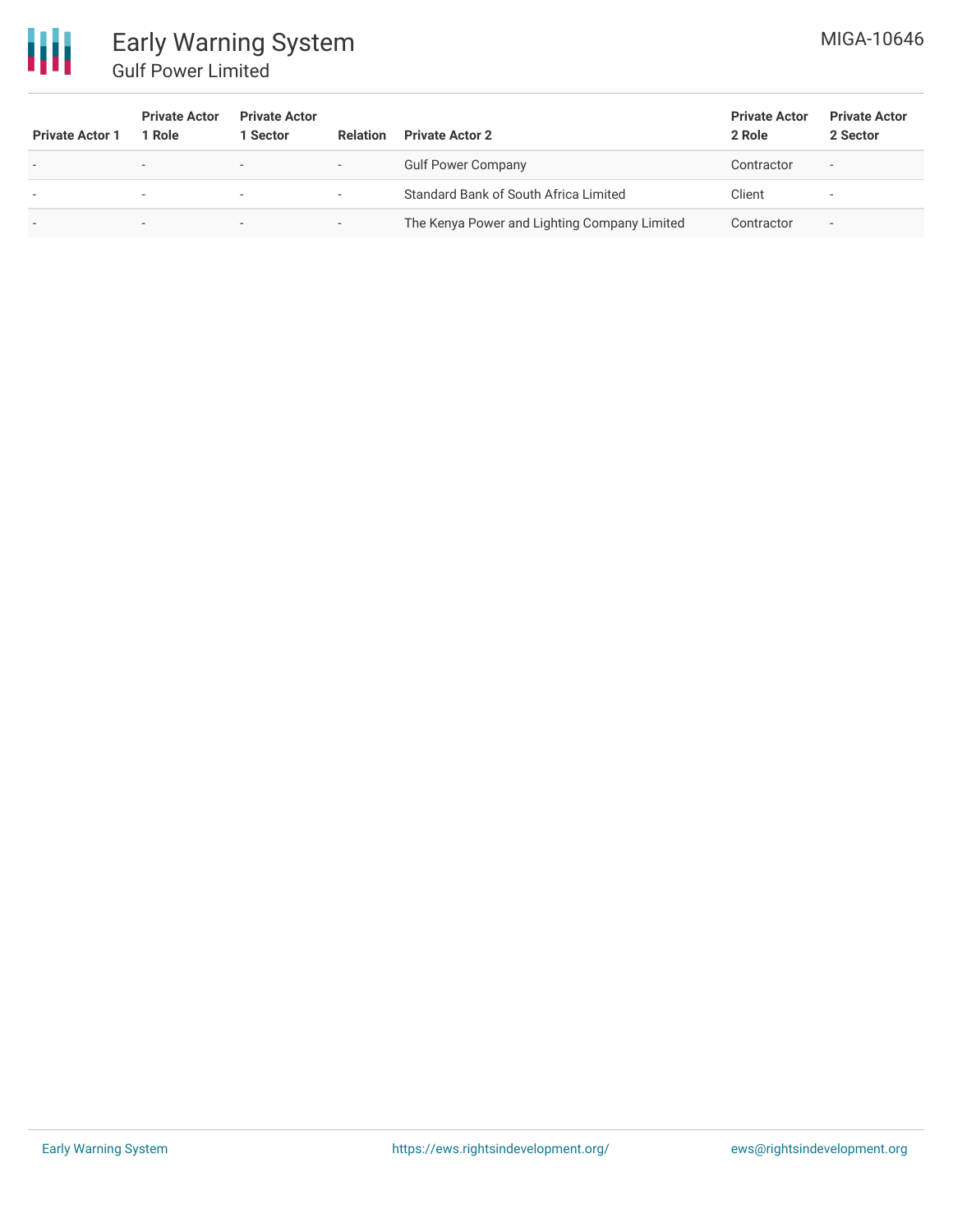

# **Contact Information**

Mr. Abubakar Ali Gulf Power Limited / Gulf Energy Limited Geminia Insurance Plaza, Kilimanjaro Avenue, Upper Hill, P.O. Box 61872-00200, Nairobi, Kenya

Tel: +254-20-2725334 Fax: +254-20-2725256 email address: gulfpower@gulfenergy.co.ke

## **CONSULTATION PROCESS**

The IFC environmental and social impact identified a stakeholder consultation plan that include the Mavoko municipality planner, provincial administration-district commissioner, district officer and area, Athi river town community/general public and the village elders within a 5km radius of project site, pastoralists community, social groups, local industries, Kenya Power and Lighting Company staff, chief, and Athi River police. Interviews were conducted with these various stakeholders to assess attitudes toward the proposed Project including a household/residents survey where a random sample of over 100 local residents of different occupational status and gender were engaged.

Comments from stakeholders were also collected from the public consultation hosted by the provincial administration at the Project site in 12 March, 2010 and attended by 145 people. Some of the benefits and key concerns of stakeholders were the creation of jobs for locals, including: non tribal allocation of project benefits; increased security in the area as a result of night lighting; improved housing and infrastructure such as access to water; construction of church, hospitals; sponsoring of local youth activities; protection of health and safety for residents; increased road traffic congestion during fuel deliveries; strains on local resources in particular water; and health and housing facilities due to increased in population.

IFC states that these consultations included the provision of information about the project during the consultation and the stakeholders' comments were judged to be free in their expression. The comments were all positive toward the Project, and no general or specific objections were made.

During development, IFC states that the Company will hire a community liaison person and will work with the community to develop a stakeholder engagement plan, prior to commencement of construction activities, to manage concerns, perceptions and expectation of the communities including Superior Homes. This should include a communication strategy to keep the community informed of the risks and impacts from the Project and the mitigation measures in place; provide regular updates on the Company's action plan with regards to community health and safety matters; advice on employment creation; creation of small businesses through the supply chain opportunities; community development opportunities; and setting up a grievance mechanism.

# **ACCOUNTABILITY MECHANISM OF MIGA**

The Compliance Advisor Ombudsman (CAO) is the independent complaint mechanism and fact-finding body for people who believe they are likely to be, or have been, adversely affected by an IFC or MIGA- financed project. If you submit a complaint to the CAO, they may assist you in resolving a dispute with the company and/or investigate to assess whether the IFC is following its own policies and procedures for preventing harm to people or the environment. If you want to submit a complaint electronically, you can email the CAO at CAO@worldbankgroup.org. You can learn more about the CAO and how to file a complaint at http://www.cao-ombudsman.org/